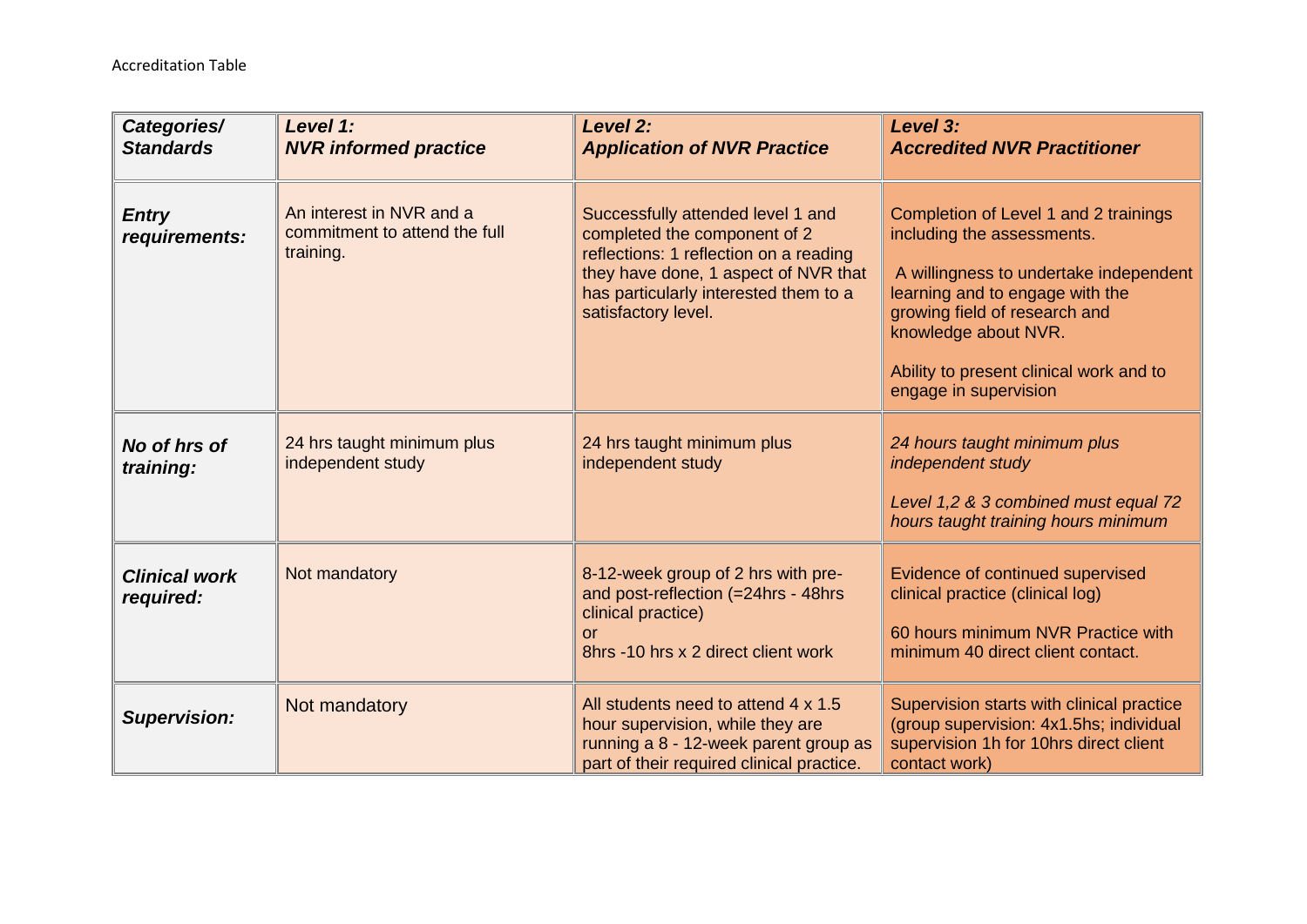|                                 |                                                                                                                                                                                                                                                                                                                                                                                                                                                                                                                                                              | Can be additional or in-built in the<br>training<br>or<br>A minimum of 2 x 1 hour of<br>supervision to 10 hours of practice<br>required for individual client work. |                                                                                                                                                                                                                                                                                                                                                                                                                                                                                                       |
|---------------------------------|--------------------------------------------------------------------------------------------------------------------------------------------------------------------------------------------------------------------------------------------------------------------------------------------------------------------------------------------------------------------------------------------------------------------------------------------------------------------------------------------------------------------------------------------------------------|---------------------------------------------------------------------------------------------------------------------------------------------------------------------|-------------------------------------------------------------------------------------------------------------------------------------------------------------------------------------------------------------------------------------------------------------------------------------------------------------------------------------------------------------------------------------------------------------------------------------------------------------------------------------------------------|
| <b>Assessment</b><br>component: | No assessed component<br>Those wishing to proceed to Level 2<br>will need to submit two pieces of<br>reflective work demonstrating their<br>understanding of how NVR can be<br>applied in their own context and<br>beyond, to include:<br>Production of a reflective log<br>containing reflections on how<br>NVR has resonated with the<br>applicant?<br>2. A piece explaining your views<br>on NVR literature such as<br>Context 132 April 2014 NVR<br>special edition:<br><b>OR</b><br>Haim Omer: Non-violent<br>Resistance a New Approach to<br>Parenting | Ongoing practice assessment and<br>reviews                                                                                                                          | 1. Reflective log, covering practice<br>from level 2 onwards<br>2. An inquiry into an aspect of NVR<br>that has stimulated learning. This<br>could be presented as an essay (<br>2,000 words), a podcast, a play, a<br>video etc<br>3. Presentation of an aspect of NVR<br>in the form of a poster or creative<br>slide show/video etc<br>4. Creation of an original element or<br>resource to support the delivery of<br><b>NVR</b><br>5. Each of the 4 elements makes<br>25% of the overall marking |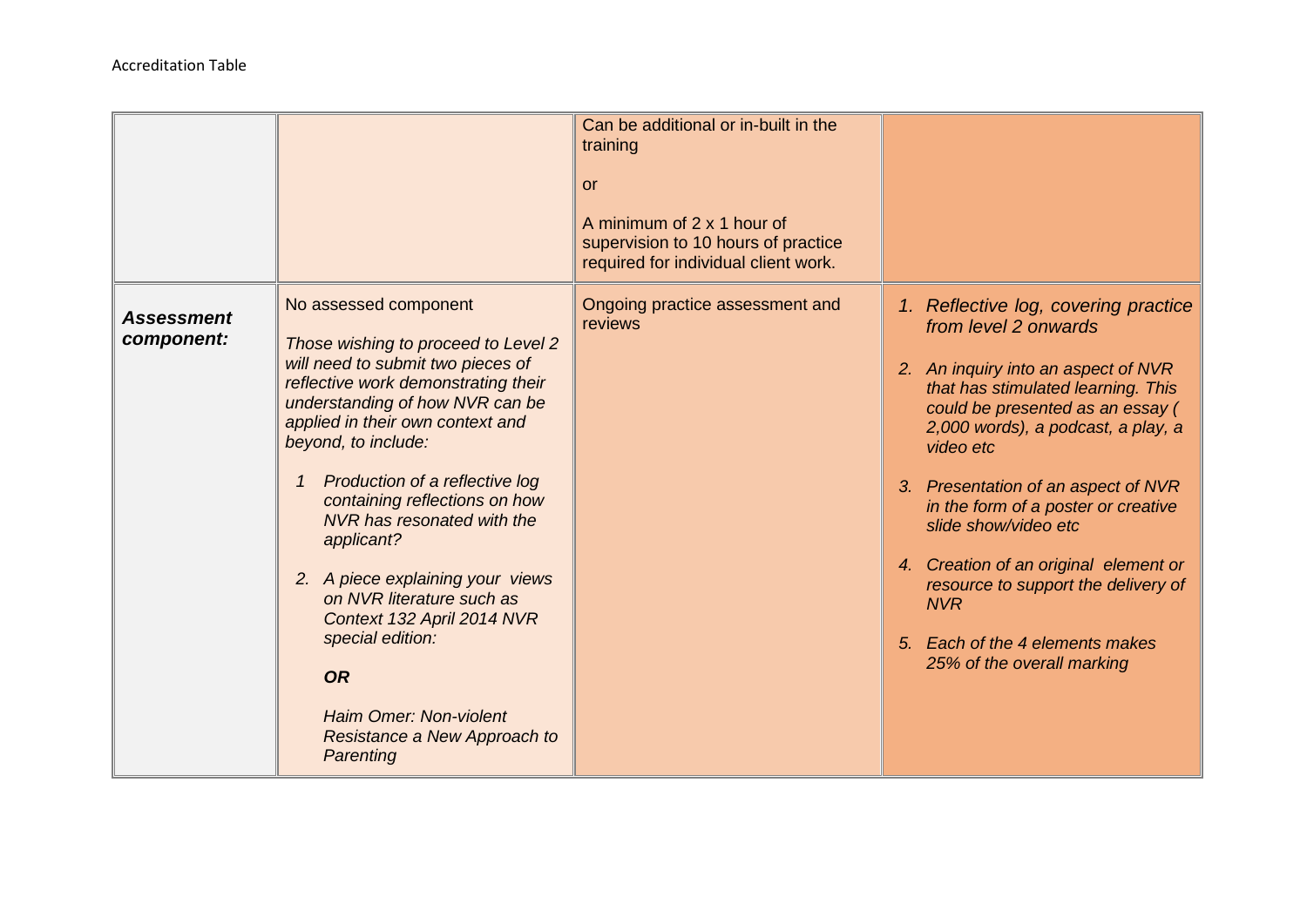| Awards:                          | L1 certificate                                                                                                                                                                                                                                                                                                                                                                                                                                                                                                                                                                                                                                                                                                            | L2 certified practitioner                                                                                                                                                                                                                                                                                                                                                                                                                                                                                                                                                                                                                                                                                                                                                                                                                                                                                        | L3 accredited practitioner                                                                                                                                                                                                                                                                                                                                                                                                                                                                                                                                                                                                                                                                                                                                                                                                                                                                                       |
|----------------------------------|---------------------------------------------------------------------------------------------------------------------------------------------------------------------------------------------------------------------------------------------------------------------------------------------------------------------------------------------------------------------------------------------------------------------------------------------------------------------------------------------------------------------------------------------------------------------------------------------------------------------------------------------------------------------------------------------------------------------------|------------------------------------------------------------------------------------------------------------------------------------------------------------------------------------------------------------------------------------------------------------------------------------------------------------------------------------------------------------------------------------------------------------------------------------------------------------------------------------------------------------------------------------------------------------------------------------------------------------------------------------------------------------------------------------------------------------------------------------------------------------------------------------------------------------------------------------------------------------------------------------------------------------------|------------------------------------------------------------------------------------------------------------------------------------------------------------------------------------------------------------------------------------------------------------------------------------------------------------------------------------------------------------------------------------------------------------------------------------------------------------------------------------------------------------------------------------------------------------------------------------------------------------------------------------------------------------------------------------------------------------------------------------------------------------------------------------------------------------------------------------------------------------------------------------------------------------------|
| Key Learning/<br><b>Content:</b> | The background, context and<br>principles of NVR:<br>What is violence?<br>History of non-violence<br><b>Connecting Authority versus 'old'</b><br>authority values/styles<br>The relational aspect of NVR: The<br>anchoring function of parenting<br><b>Relational gestures</b><br><b>Connection before Correction</b><br><b>Supporters:</b><br>Building a support network<br>Roles of supporters<br>Creating a village/ shift from I to We<br><b>Parenting values</b><br><b>Parent Participation</b><br>NVR is parent-focused<br>Presence and obstacles to presence<br><b>Empathy and Compassion</b><br><b>Forgiveness</b><br>Looking after yourself/stress<br>management<br><b>Understanding escalatory</b><br>patterns: | Advanced clinical application of<br>$\bullet$<br>NVR in a range of more complex<br>situations and settings<br>Undertaking supervised practice<br>Presenting evidence of work<br>undertaken and acting on<br>feedback<br>Adapting NVR for a range of<br>specific clinical needs/presenting<br>difficulties<br>Bespoke/creative NVR packages<br>NVR with groups and individuals<br>Integrating NVR with other<br>approaches<br>NVR in schools/communities/<br>youth offending, foster carers,<br>adoptive parents and residential<br>settings, CAMHS. Social Care<br><b>Building network presence</b><br>Challenges within multiagency<br>working/negotiating roles within<br>different domains<br>Safeguarding/working with risk<br><b>Clinical supervision</b><br>Ethics and values of NVR<br>Graces<br>Self-reflexivity and anti-<br>discriminatory practice<br>Developing parent<br>advisor/facilitator roles. | Undertaking supervised practice<br>$\bullet$<br>Presenting evidence of work<br>$\bullet$<br>undertaken and acting on<br>feedback<br>Participating in supervision,<br>$\bullet$<br>developing peer supervision/<br>reflecting team.<br>Skills and demonstrating the<br>$\bullet$<br>impact of supervision on practice.<br>Presenting practice - case studies,<br>$\bullet$<br>showcases of creative approaches<br>etc.<br>Demonstrating application of NVR<br>$\bullet$<br>in situated contexts, ability to<br>problem solve<br>Submitting written reflections of<br>$\bullet$<br>work undertaken and responding<br>to feedback<br>Undertaking a critical reflective<br>$\bullet$<br>practice inquiry<br>Evidence and ability of engaging<br>$\bullet$<br>with theory and practice.<br>Evaluating their own situated<br>$\bullet$<br>practice and assemble this with<br>literature on NVR and other<br>approaches |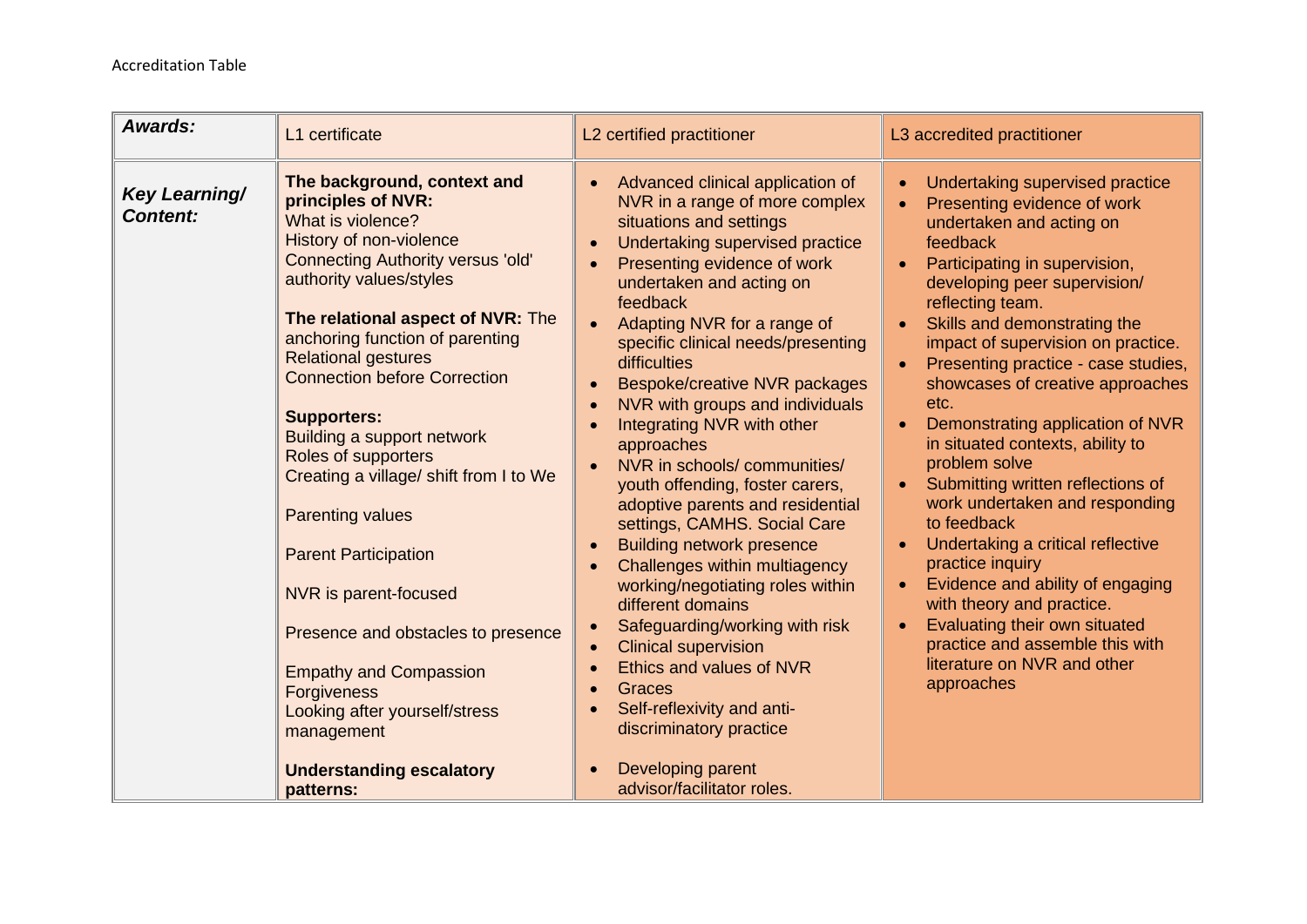|                                                                       | <b>Complimentary and symmetrical</b><br>escalation<br>De-escalation strategies (strike while<br>the iron's cold)<br><b>Putting an NVR campaign into</b><br>action:<br><b>Prioritising behaviours (baskets)</b><br>Different types of Announcements<br>(mini announcements/self-<br>announcements)<br>Preparing and delivering<br>announcements<br><b>Maintaining active resistance:</b><br><b>Vigilant care</b><br>Message campaigns<br>Sit-ins<br><b>Tailing</b><br><b>Working with siblings</b><br>Thinking about NVR in their<br>organisational contexts | Continuous development of<br>learning and practice for users<br>and practitioners (follow up<br>/refresher, training, reading,<br>social media groups etc)<br><b>Presentation of Clinical Practice</b><br>and relevant literature |                                                                                                                                                                             |
|-----------------------------------------------------------------------|-------------------------------------------------------------------------------------------------------------------------------------------------------------------------------------------------------------------------------------------------------------------------------------------------------------------------------------------------------------------------------------------------------------------------------------------------------------------------------------------------------------------------------------------------------------|-----------------------------------------------------------------------------------------------------------------------------------------------------------------------------------------------------------------------------------|-----------------------------------------------------------------------------------------------------------------------------------------------------------------------------|
| Time scales:                                                          | From end of foundation level $-2$<br>years to commence level 2.                                                                                                                                                                                                                                                                                                                                                                                                                                                                                             | Coursework completed within 1 year<br>of end of Level 2.                                                                                                                                                                          | Coursework completed within 1 year of<br>the end of level 3 module*.                                                                                                        |
| <b>Qualification or</b><br>pathway<br>opportunities<br>on completion: | <b>Level 1 certificate</b><br>After level 1 course participants can<br>include NVR principles, skills and<br>strategies to inform their practice.<br>You can assist an accredited NVR<br>group facilitator in running NVR<br>groups under NVR supervision.                                                                                                                                                                                                                                                                                                  | <b>Level 2 certified practitioners</b><br>Your informed practice is more<br>adaptable to different situations.<br>You can co-facilitate NVR groups as a<br>certificated group practitioner under<br>supervision                   | <b>Level 3 Accredited NVR practitioner</b><br>on completion of all course work and<br>clinical hours.<br>You can be the lead NVR group<br>facilitator under NVR supervision |